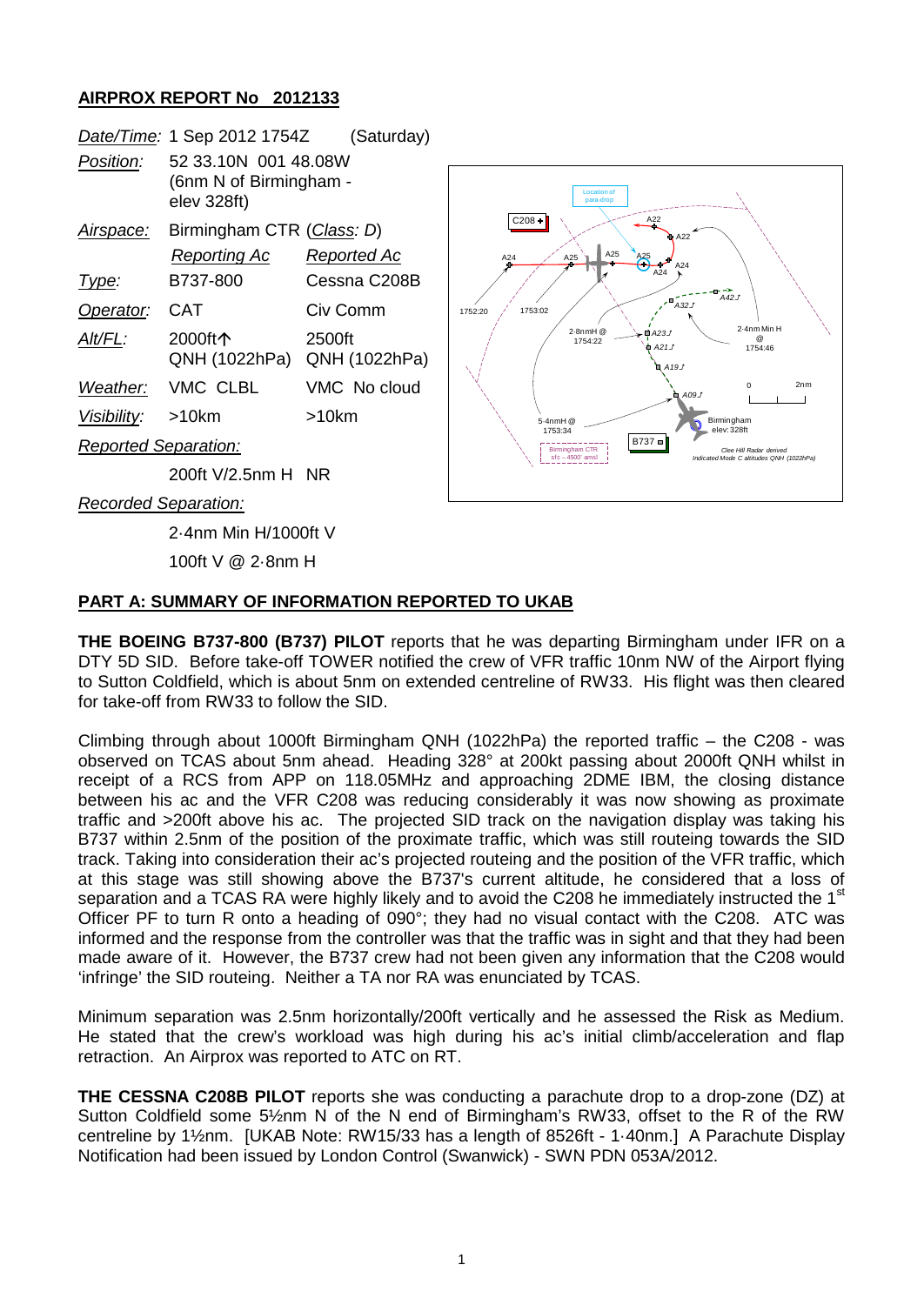Whilst in receipt of a RCS from Birmingham APP on 118.05MHz, she had been given clearance to fly to the display site. Operating VFR at 100kt, she was informed by APP that the B737 would turn R after take-off and, as the B737 crew knew she was holding level, she thought at 2000ft in the area noted above but actually at 2500ft Birmingham QNH, she believed that the B737 crew would have no problem keeping safe height separation (by climbing) above her ac. On the RT the B737 pilot was reminded by APP that he had already been warned about the VFR traffic – her C208, which he could see on his TCAS. The C208 co-pilot, with a 'frozen' ATPL and currently a flying instructor, was listening out on the RT and watched the B737 fly past above them and climbing. The co-pilot could not accurately judge the B737's altitude or the separation but heard ATC give the B737 crew the warning about VFR traffic – the C208 - and heard all further RT exchanges between APP and the B737 crew. The Risk was assessed as 'none'.

**THE BIRMINGHAM AERODROME CONTROLLER (ADC)** reports there was a steady flow of inbound and outbound IFR traffic to RW33. At 1751 RADAR rang on the landline when, at the same time, the B737 crew reported ready for departure on the RT. As it was a tight gap he asked the B737 crew if they were ready for an immediate departure, which they were and the flight was lined-up on RW33 via E1. RADAR 1 advised him of VFR traffic - the C208 - 11.5nm NW of the Airport at 2500ft routeing to Sutton Coldfield – 355°/7nm; he advised RADAR that he would pass TI to the departing B737 crew. He then told the B737 crew there was VFR traffic to the NW of the airfield by 10nm at 2500ft going to Sutton Coldfield. The B737 pilot just replied 'thank you'. At 1752, with landing traffic at 3.5nm from touchdown, the B737 crew was cleared for T/O with a wind check. The B737 pilot read back the take-off clearance and said 'goodbye'. The C208 was 9nm NW at 2400ft. The B737 was airborne at 1753 by which time the C208 was routeing E through the climb-out, but further S than he had anticipated. However, he knew RADAR had passed TI. Nothing further was said to the B737 crew as there was other traffic to attend to and there is an 'automatic' frequency change on the SID to RADAR's frequency. The B737 crew said nothing else to TOWER, but did tell RADAR they were turning onto a heading of 090° because of the VFR traffic.

**THE BIRMINGHAM RADAR 1 CONTROLLER (RADAR)** reports light to moderate traffic conditions prevailed when he was called on the RT by the C208 crew, airborne from Halfpenny Green to carry out a parachute drop at Sutton Coldfield. The flight was identified and cleared to enter CAS not above 2500ft under their own navigation. When the C208 was about 10nm NW of the Airport TI was passed to the ADC together with the flight's intentions, which had been pre-notified. The duty RW was RW33 and as the C208 was approaching Sutton Coldfield TI was passed on the departing B737, which would be turning S at 3nm and climbing. He updated the C208 crew when the B737 was airborne and 500ft ALT. The departing B737 crew called passing 2000ft ALT and initiating a R turn to avoid the VFR traffic, which had now commenced a LH orbit. The departure was then transferred to LTC.

**ATSI** reports that an Airprox was reported by the B737 pilot on departure from Birmingham Airport RW33, when it came into proximity with the C208 at altitude 2000ft.

The B737 departed Birmingham for an IFR flight to E Europe and had been in receipt of an Aerodrome Control Service from Birmingham TOWER on 118.3 MHz before changing frequency to Birmingham RADAR on 118.050MHz.

The C208 departed VFR from Wolverhampton to undertake a parachute display at a location near Sutton Coldfield and was in contact with Birmingham RADAR on 118.050MHz. The parachute display was subject to a Parachute Display Notification and the C208 had been afforded Priority Category Z, i.e. a non-standard flight not having priority over normal flights.

The drop zone was 5.6nm on a bearing of 341° from the upwind end of Birmingham's RW33 and was situated within the Class D Birmingham CTR (surface to altitude 4500ft). The drop zone was 1.1nm SSE of Sutton Coldfield town centre.

The Birmingham Approach RADAR controller was providing Approach Control Services with the assistance of SSR data from the Clee Hill Radar.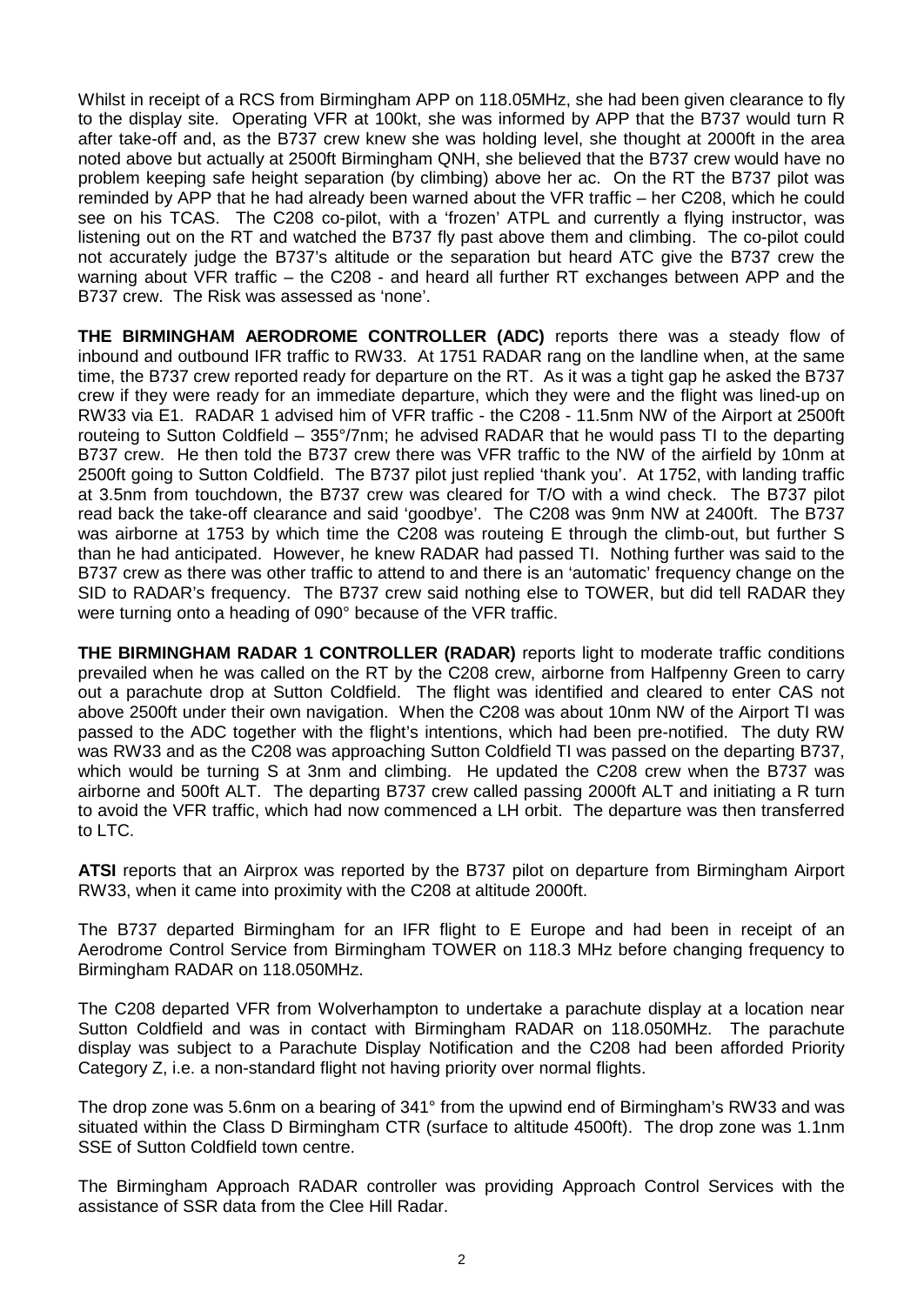ATSI had access to pilot reports from the B737 and C208, the Birmingham TOWER and RADAR controllers' reports, the ATC unit report, recorded area surveillance and transcripts of the TOWER and RADAR frequencies.

The Birmingham METAR: 1750Z 21008KT CAVOK 19/12 Q1022=

The C208 departed Wolverhampton at 1744:00 (UTC) and took-up an easterly track climbing to 2600ft LTC Midland QNH (1022hPa). The C208 crew called Birmingham RADAR and at 1747:50 was instructed to standby and remain outside CAS, which was acknowledged. At 1748:40, RADAR instructed the C208 to squawk A0401. RADAR identified the C208 and requested the crew's requirements. These were given as, "…*a parachute display at Sutton Coldfield going there at 2 thousand 5 hundred feet."* RADAR responded, "*Roger you can route Sutton Coldfield not above 2 thousand 5 hundred feet Q N H 1-0-2-2."* This was read-back by the C208 pilot.

The C208 entered CAS at 1750:46 at 2400ft (within the Class D Birmingham CTA-1 1500-4500ft) on an easterly track 13nm NW of Birmingham Airport.

At 1751:11, RADAR called TOWER and the line remained open for 20sec as, at 1751:30, TOWER instructed the B737 to line-up on RW33. RADAR then spoke to TOWER at 1751:34 stating, *"do you see that [C208 C/S] northwest he's the parachute [ac] going to Sutton Coldfield VFR 2 point 5."* Tower replied*, "OK I've [B737 C/S] to depart … I'll just give him traffic."*

At 1752:00, TOWER passed TI to the B737, "*There's VFR traffic to the northwest of the field by 10 miles at the moment 2500 feet going to Sutton Coldfield*", which was acknowledged by the B737 crew, *"thank you".* The B737 crew was cleared for take-off at 1752:10.

From the position at which the B737 commenced its take-off roll (runway 33 via E1), the DZ was 10° R of the B737's departure course at a range of 6.75nm.

The B737 was flying a Daventry 5D SID. This requires ac to:

'climb straight ahead to I-BM D2 or 500ft QFE whichever is later, then turn right to intercept DTY VOR R318 by DTY D26, then continue to DTY VOR. Aircraft are required to cross DTY D18 at 5000ft or above (approx. 4.8%) and cross DTY D9 at 6000ft'. Unless otherwise instructed departing aircraft are to contact Birmingham Radar on 118.050MHz as soon as practicable after passing 2000ft QNH.

At 1752:20, RADAR instructed the C208 crew, "*no further right than your present track there is traffic rolling now to depart runway 3-3 it's a 7-3-7 will be climbing through your level."* This was acknowledged by the C208 crew, *"okay thanks we'll..look out".* Figure 1 below shows the Clee Hill radar picture at 1752:20. The DZ is marked with a cross to the E of the line depicting Birmingham's RW15/33 extended centreline.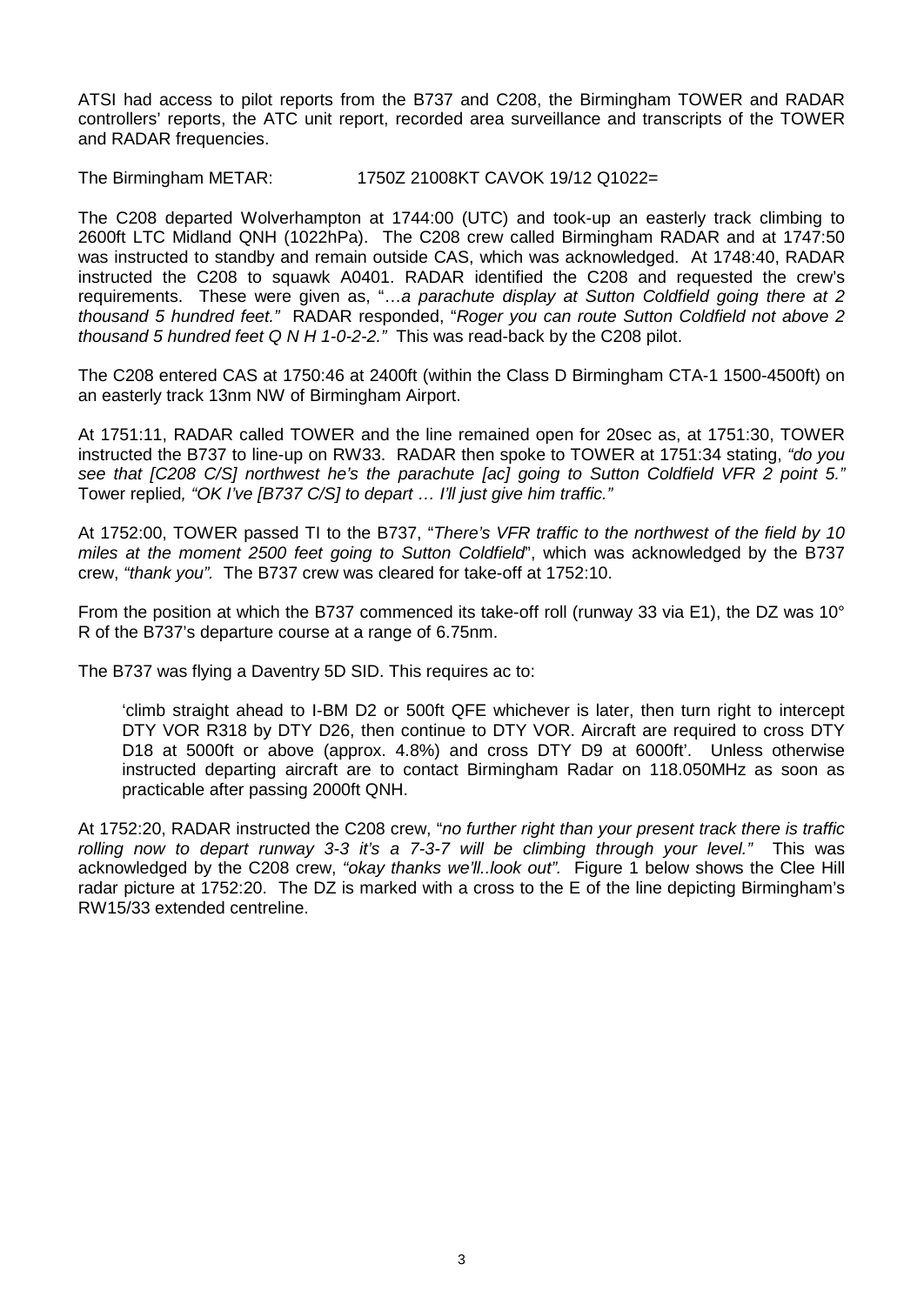

Figure 1: Clee Hill 1752:20

At 1753:00 RADAR updated the C208 crew about the B737, "*the traffic 7-3-7 is just lifting off now and he'll be turning..right at a range of 3 miles when he's airborne climbing through your level report visual."* The C208 was now inside the Birmingham CTR at 2400ft QNH, 7.8nm NW of the Airport (See Figure 2 below)



Figure 2: Clee Hill 1753:00

RADAR updated the C208 crew again at 1753:30, as the C208 flew through the RW33 climb-out 7nm from the Airport (Figure 3), "*the traffic's now just passing through 5 hundred feet in the climb,"* to which the C208 crew replied, "*we're watching the traffic we have him in sight."*



Figure 3: Clee Hill 1753:30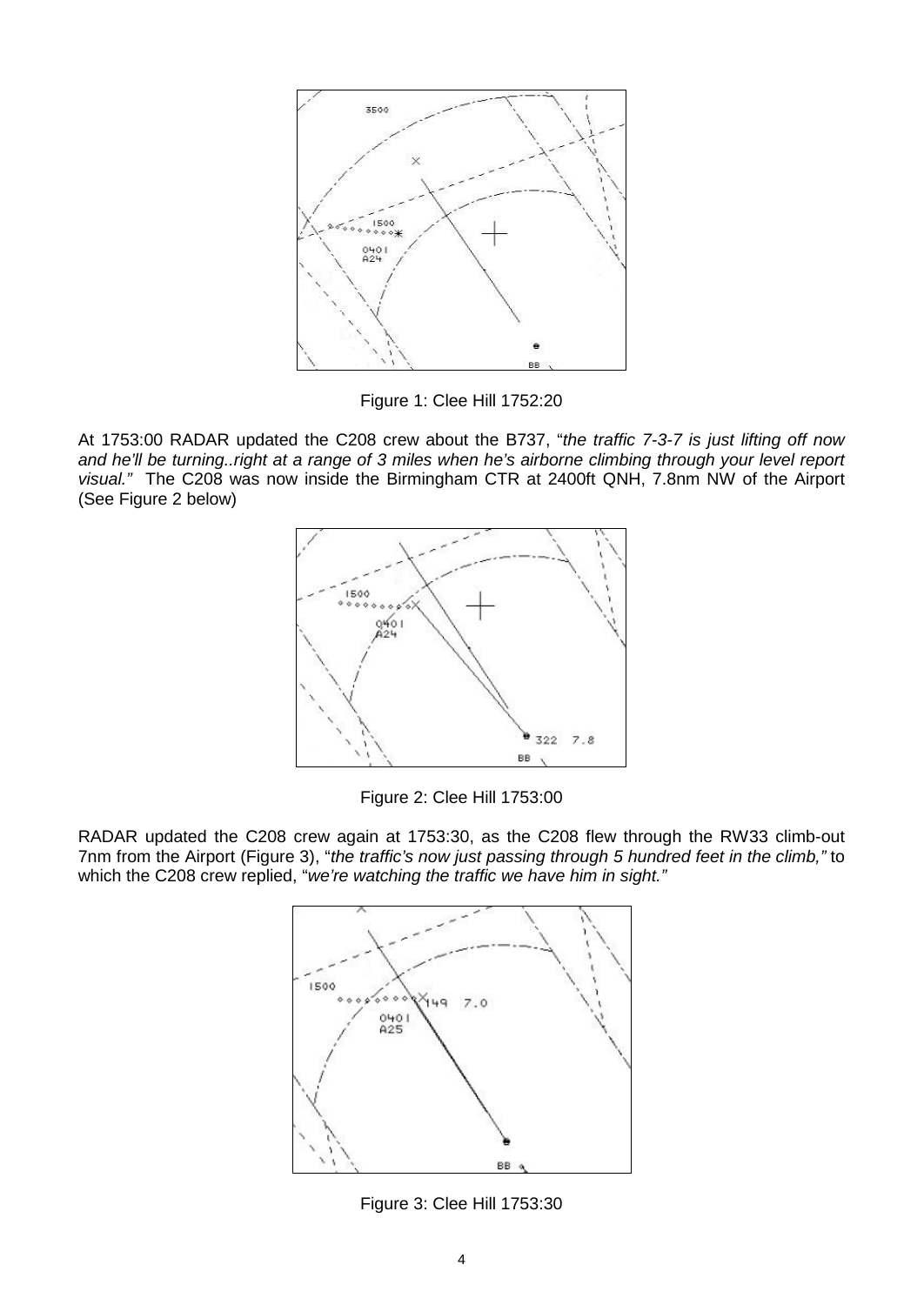The B737 first 'painted' on the Clee Hill Radar at 1753:34 (Figure 4) as it passed altitude 900ft. The B737's initial rate of climb was in excess of 3000ft/min.



Figure 4: Clee Hill 1753:34

At 1754:00, RADAR informed the C208 crew that the B737 would be turning R shortly and the C208 crew requested, *"okay and I'd like to orbit here"* (Figure 5), whereupon RADAR instructed the C208 crew, *"roger orbit left".*



Figure 5: Clee Hill 1754:00

The B737 crosses I-BM D2 at 1754:06, at 2000ft ALT from where it commences a R turn. The B737's ROC had decreased to 1248ft/min. The C208 crew's DZ was 3.5nm from the B737's position at this time.

The B737 crew called RADAR at 1754:10, "..*turning onto heading 0-9-0 to avoid..proximate traffic at our level 2 and a half miles."* RADAR responded, "*Roger… that's the VFR traffic orbiting left you're cleared..right turn and climb to 6 thousand feet."* The B737's ROC had now reduced to 512ft/min. By 1754:24, the B737crew's R turn could be seen to be taking effect (Figure 6), as was the commencement of the C208's L orbit. The ac were indicating 2300ft and 2400ft ALT respectively with the C208 in the B737's 12 o'clock 2.8nm.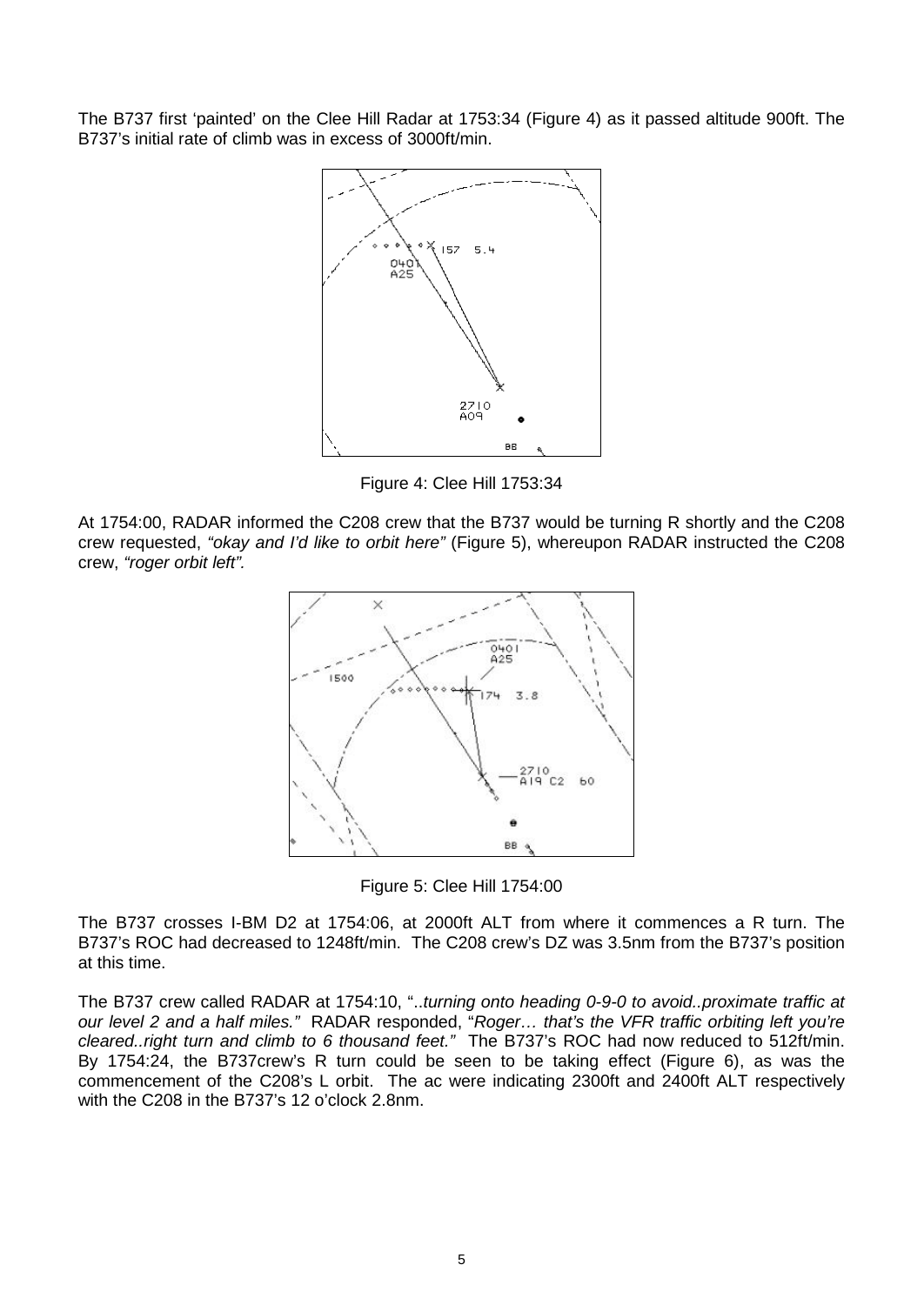

Figure 6: Clee Hill 1754:24

On the next update of the surveillance replay, the B737 is shown climbed through 2600ft ALT, 300ft above the C208, which had descended to 2300ft ALT in its L turn. Lateral distance between the two ac had reduced to 2.7nm. The B737's ROC had increased to over 2000ft/min. Minimum lateral separation occurred at 1754:46, as the two ac turned away from each other with the C208 in the B737's 10 o'clock range 2.4nm, with 1000ft vertical distance between the two ac (see Figure 7).



Figure 7: Clee Hill 1754:46

The B737's rate of turn after passing I-BM D2 was approximately 20° every 8sec between 1754:06 and 1754:48 and it was established on the heading of 090° by 1755:04.

At 1754:50, the B737 crew reported to RADAR, "*that traffic was quite close to us we didn't get an R-A off it but I'm very surprised we didn't."* RADAR acknowledged this call replying that the C208 crew had reported visual with the B737 and that traffic had been called. The B737 was then transferred to London CONTROL at 1755:10. The distance between the two ac continued to increase and the C208 crew went on to complete their display before leaving CAS.

As notified in UK AIP ENR 1.4, TI will be provided to IFR flights on conflicting VFR flights. This was fulfilled by the TOWER controller passing TI to the B737 crew about the C208. Additionally, VFR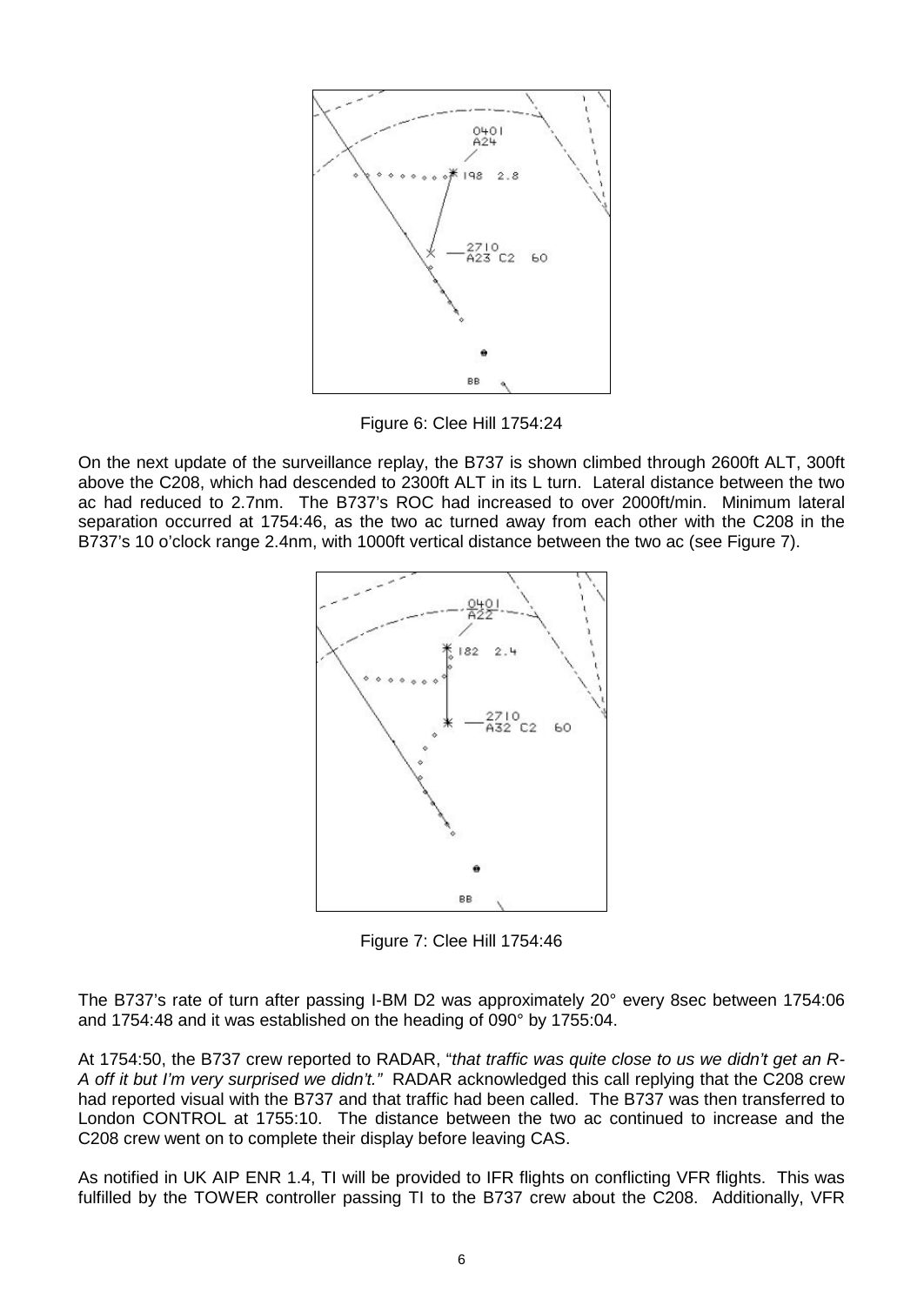flights will be provided with TI on IFR flights in order to enable VFR pilots to effect their own traffic avoidance and integration. This was fulfilled by the Birmingham Radar controller passing TI to the C208 crew. Under both sets of flight rules an ATC clearance is required for flights in Class D airspace and ATC instructions are mandatory.

Comparison of the track published by Birmingham Airport for RW33 departures via DTY and the B737's actual track showed that, between crossing I-BM D2 at 1754:06 and the point of minimum lateral distance from the C208 at 1754:46, the B737's track followed the published track profile. Selection of a heading of 090° by the B737 crew did not take effect until after the CPA.

Although the minimum lateral distance between the two ac was 2.4nm, the C208 had flown directly over its planned DZ at 1754:00 (Figure 5 above), ahead of the B737. As it flew over the DZ, the C208 was 1.69nm NW of the track about to be flown by the B737, as shown in Figure 8 below.



Figure 8

Prior to take-off the B737 crew was informed that the C208 was 10nm to the NW of the Airport routeing towards Sutton Coldfield. The B737's pilot report indicates that at the time of writing the pilot understood that Sutton Coldfield was at a position 5nm on the extended centreline of RW33. Whereas, the actual position to which the C208 was routeing was 10° R of the B737's take-off starting position at a distance of 6.75nm. It is not known how the B737 crew assimilated the TI they had been given prior to take-off; nor what their expectations were with regard to their interaction with this traffic on departure. As the B737 passed through 900ft ALT (Figure 4) the C208 had passed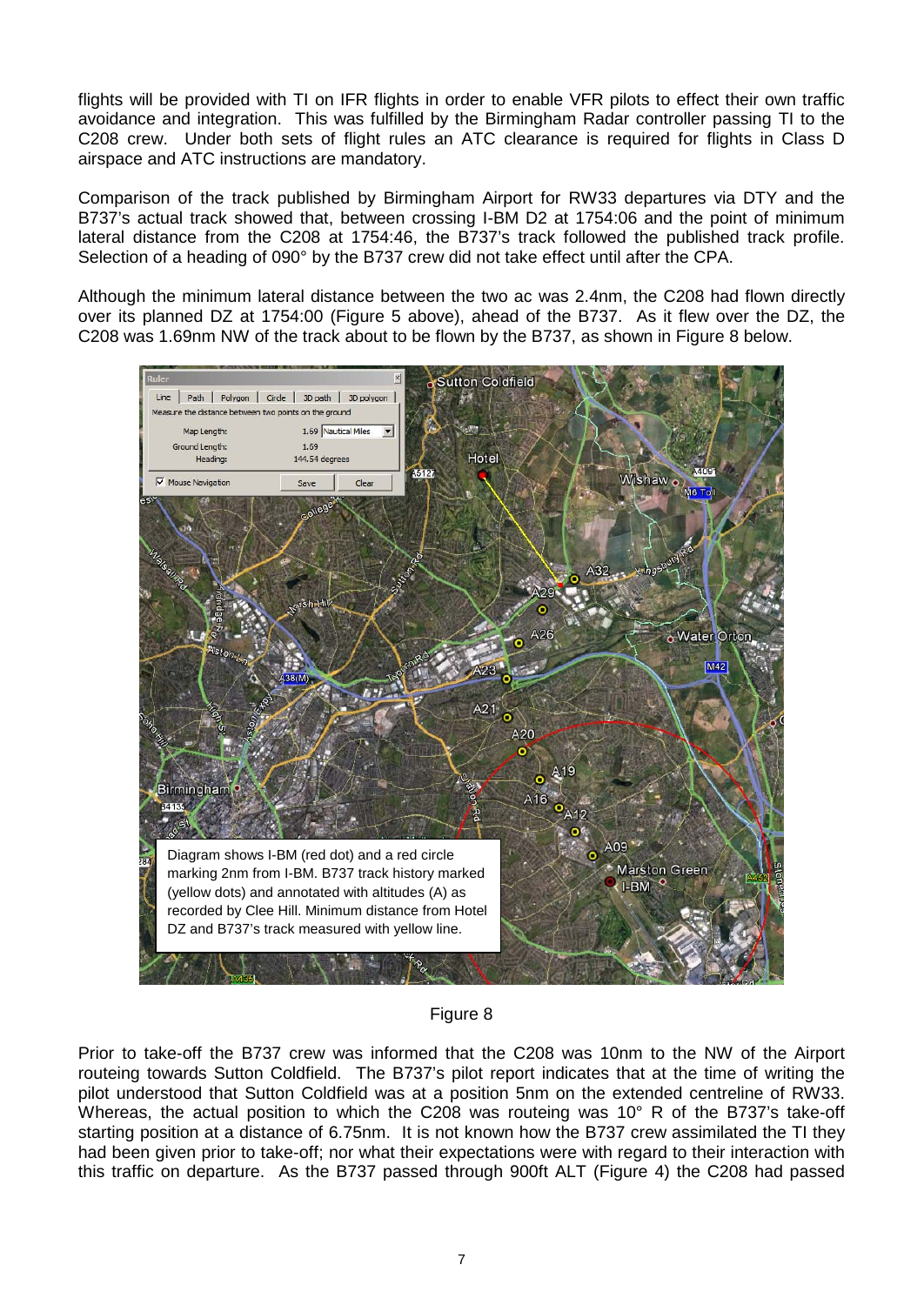through the B737's 12 o'clock at 5.4nm and was on a track that appeared to converge with the B737's intended track.

The Manual of Air Traffic Services Part 1 (CAP493) Section 3 Chapter 4 paragraph 3.1 states that:

ATC has a responsibility to prevent collisions between known flights and to maintain a safe, orderly and expeditious flow of traffic. This objective is met by passing sufficient traffic information and instructions to assist pilots to 'see and avoid' each other.

The RADAR controller took steps to limit the flight path of the C208 by instructing it to fly no further R. As the C208 overflew the DZ the RADAR controller again took steps to minimise the interaction of the two ac by instructing the C208 to orbit L. However, as the B737 was not yet on the RADAR controller's frequency the B737 crew would have had no information upon which to update their assimilation of how the two ac were going to interact. Radar derived information indicates that the B737 crew reduced their ROC through 1900ft to 2600ft ALT, which may have been part of their decision making processes, ultimately leading to a selection of heading 090°. Therefore it is likely that, although all requirements for the provision of TI and necessary instructions were met, the TI given was insufficient for the B737 crew to complete their initial climb-out on the SID without believing they were flying into conflict with the C208.

Further to the incident controllers at Birmingham were briefed that enhanced TI (such as range and bearing of the traffic) for the purposes of improving pilots SA, together with information to IFR flights that potentially conflicting VFR flights had visually acquired their ac, would assist in the successful integration of traffic flying differing flight rules.

The requirements for the provision of TI to VFR and IFR flights in Class D airspace were fulfilled by ATC; however, the TI provided to the B737 was insufficient to prevent the B737 crew from believing that a conflict was occurring and then electing to fly a heading off the SID.

UKAB Note: NOTAM H4349 promulgated the parachute display within 2nm radius of 5233N 00148W (Sutton Coldfield), 1745 – 1815UTC, from the surface to 10,500ft amsl subject to ATC clearance.

## **PART B: SUMMARY OF THE BOARD'S DISCUSSIONS**

Information available included reports from the pilots of both ac, transcripts of the relevant RT frequencies, radar photographs/video recordings, reports from the air traffic controllers involved and reports from the appropriate ATC authority.

The Board noted that the para drop had been planned, coordinated and notified correctly and that the C208 had been cleared to enter CAS. A pilot Member observed that the DZ was notified to the B737 crew as Sutton Coldfield. The actual DZ was S of the town, which is largely indistinguishable from all the other joined-up conurbations to the NW of the airport. He opined that the reference to a town name was poor practice since it relied on the pilots being familiar with the local geography; range and bearing should be used instead. That said, the B737 crew did not request further information when they were given TI on the C208 including the reference to Sutton Coldfield; they simply responded, 'Thank you'. Members noted that in other Airprox in Class D airspace, pilots operating under IFR have been unaware that they will not be deconflcited from VFR traffic unless they request it from ATC. Another option prior to take off is to delay the take-off until satisfied that there will be no conflict with the VFR traffic. However, in this Airprox the B737 crew had already been asked whether they were ready for an immediate departure and would have been aware of the ac at 3.5nm on the approach to land. This awareness of landing traffic and routine commercial scheduling requirements would likely have influenced the B737 crew's decision not to delay. Once airborne the B737 crew became concerned by the proximity and flight path of the C208 as observed on their TCAS. Pilot Members emphasised that the lateral depiction on TCAS displays are not reliable but the vertical element is accurate and can be trusted. Although the B737 crew elected to turn R based on their assessment of the C208's track seen on TCAS, their ground track did not deviate from the SID